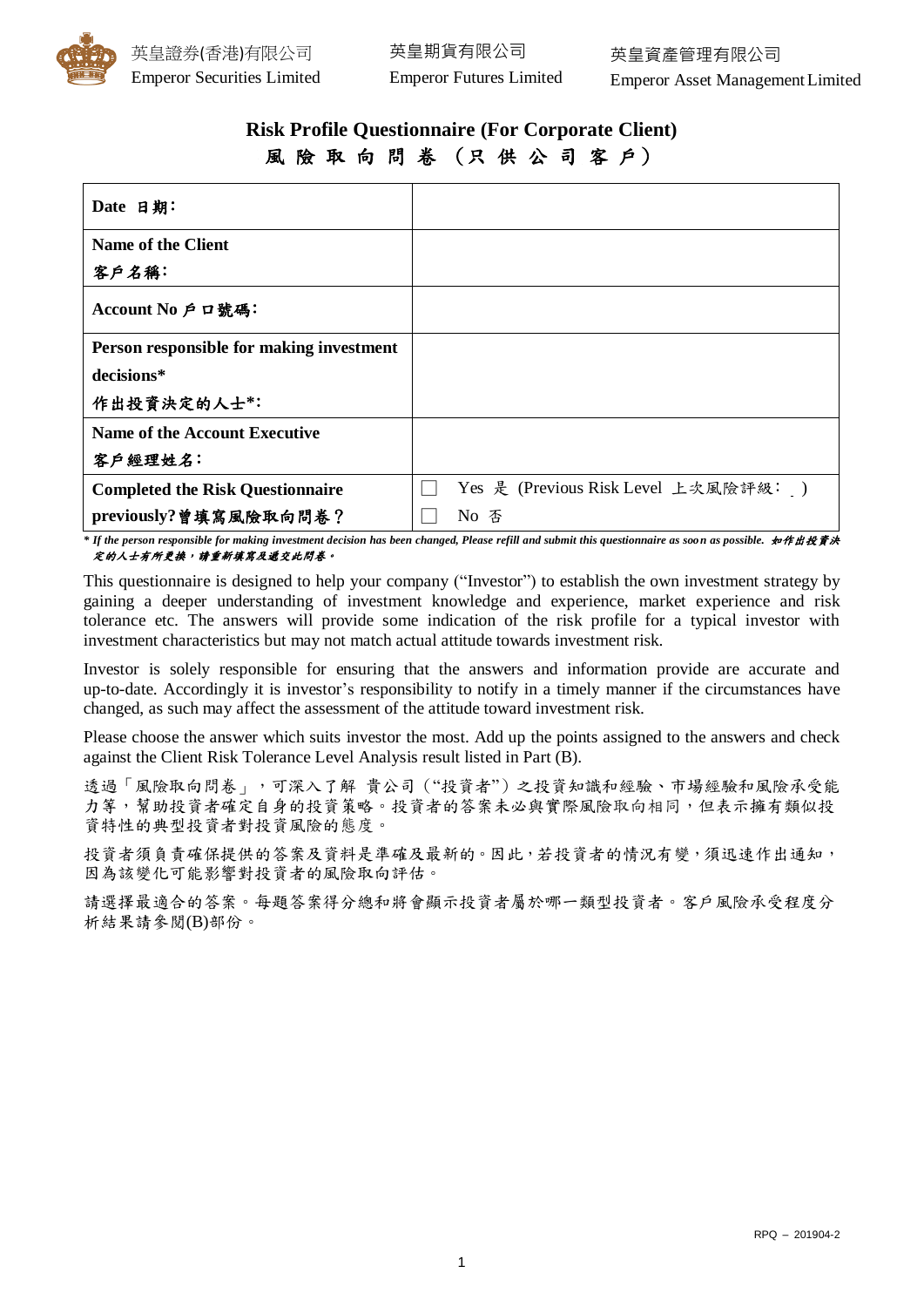#### **(A) Assessing Client Risk Tolerance** 評估客戶風險承受能力

| 1)<br>Does investor have a specialised function responsible for making investment decisions?<br>投資者是否設有一個專屬職能以作出投資決定?                                                                                                                                                                                                                                                                                                              |            |     |
|------------------------------------------------------------------------------------------------------------------------------------------------------------------------------------------------------------------------------------------------------------------------------------------------------------------------------------------------------------------------------------------------------------------------------------|------------|-----|
| No. Our company does not have knowledge and experience for making investment decisions                                                                                                                                                                                                                                                                                                                                             |            |     |
| 沒有。本公司沒有知識及經驗作出投資決定。                                                                                                                                                                                                                                                                                                                                                                                                               |            | (1) |
| $\Box$ Yes. Our company is a private company where the investment decision rests with the major shareholder(s)<br>and/or director( $s$ ).                                                                                                                                                                                                                                                                                          |            |     |
| 有。本公司是私人公司,投資決定是由主要股東及/或董事作出的。                                                                                                                                                                                                                                                                                                                                                                                                     |            | (3) |
| $\Box$ Yes. Our company has a specialised function and governance practice responsible for making investment<br>decisions.                                                                                                                                                                                                                                                                                                         |            |     |
| 有。本公司設有專屬職能及管理架構負責作出投資決定。                                                                                                                                                                                                                                                                                                                                                                                                          |            | (5) |
| Which of the following is investor's profit expectation in the next five years? (For non-profit making<br>2)<br>organisations, please use net cash flow instead.) 投資者預期在未來五年的純利走勢是以下哪一項?<br>(如果屬於非牟利機構,請以淨現金流量代替純利走勢。)<br>$\perp$ Very unstable with high possibility of losses for the next two years or beyond                                                                                                                   |            |     |
| 非常不穩定,預計在未來兩年或以後有很大機會虧本                                                                                                                                                                                                                                                                                                                                                                                                            |            | (1) |
| $\Box$ Unstable with some possibility of losses for the next five years                                                                                                                                                                                                                                                                                                                                                            |            |     |
| 不穩定,預計在未來五年有機會虧本                                                                                                                                                                                                                                                                                                                                                                                                                   | (2)        |     |
| Somewhat stable with very low possibility of losses for the next five years                                                                                                                                                                                                                                                                                                                                                        |            |     |
| 尚算穩定,預計在未來五年虧本機會不大<br>(3)                                                                                                                                                                                                                                                                                                                                                                                                          |            |     |
| Stable and in line with economic growth                                                                                                                                                                                                                                                                                                                                                                                            |            |     |
| 穩定並與經濟增長看齊                                                                                                                                                                                                                                                                                                                                                                                                                         |            | (4) |
| $\Box$ Stable and outpacing economic growth                                                                                                                                                                                                                                                                                                                                                                                        |            |     |
| 穩定並領先經濟增長                                                                                                                                                                                                                                                                                                                                                                                                                          |            | (5) |
|                                                                                                                                                                                                                                                                                                                                                                                                                                    |            |     |
| How many year(s) of investment experiences did investor invested in the Non-complex products<br>3)<br>(Shares traded on the SEHK, Non-complex bonds, callable bonds without other special features,<br>Non-derivative funds, non-derivative ETFs traded on the SEHK, REITs, Non-leveraged Forex<br>Trading, etc.)?<br>就非複雜產品 (於聯交所買賣的股份、非複雜債券、不具有其他特點的可贖回債券、非衍生產品基金、<br>非衍生產品交易所買賣基金(ETF)、房地產投資信託基金、非槓桿性外匯投資等), 投資者擁有多少<br>年的投資經驗? |            |     |
| Never or Below 1 year                                                                                                                                                                                                                                                                                                                                                                                                              | 從没買賣或少於1年  | (1) |
| 1 year or above but less than 3 years                                                                                                                                                                                                                                                                                                                                                                                              | 1年或以上及少於3年 | (2) |
| 3 years or above but less than 5 years                                                                                                                                                                                                                                                                                                                                                                                             | 3年或以上及少於5年 | (3) |
| 5 years or above but less than 8 years                                                                                                                                                                                                                                                                                                                                                                                             | 5年或以上及少於8年 | (4) |
| Over than 8 years                                                                                                                                                                                                                                                                                                                                                                                                                  | 多於8年       |     |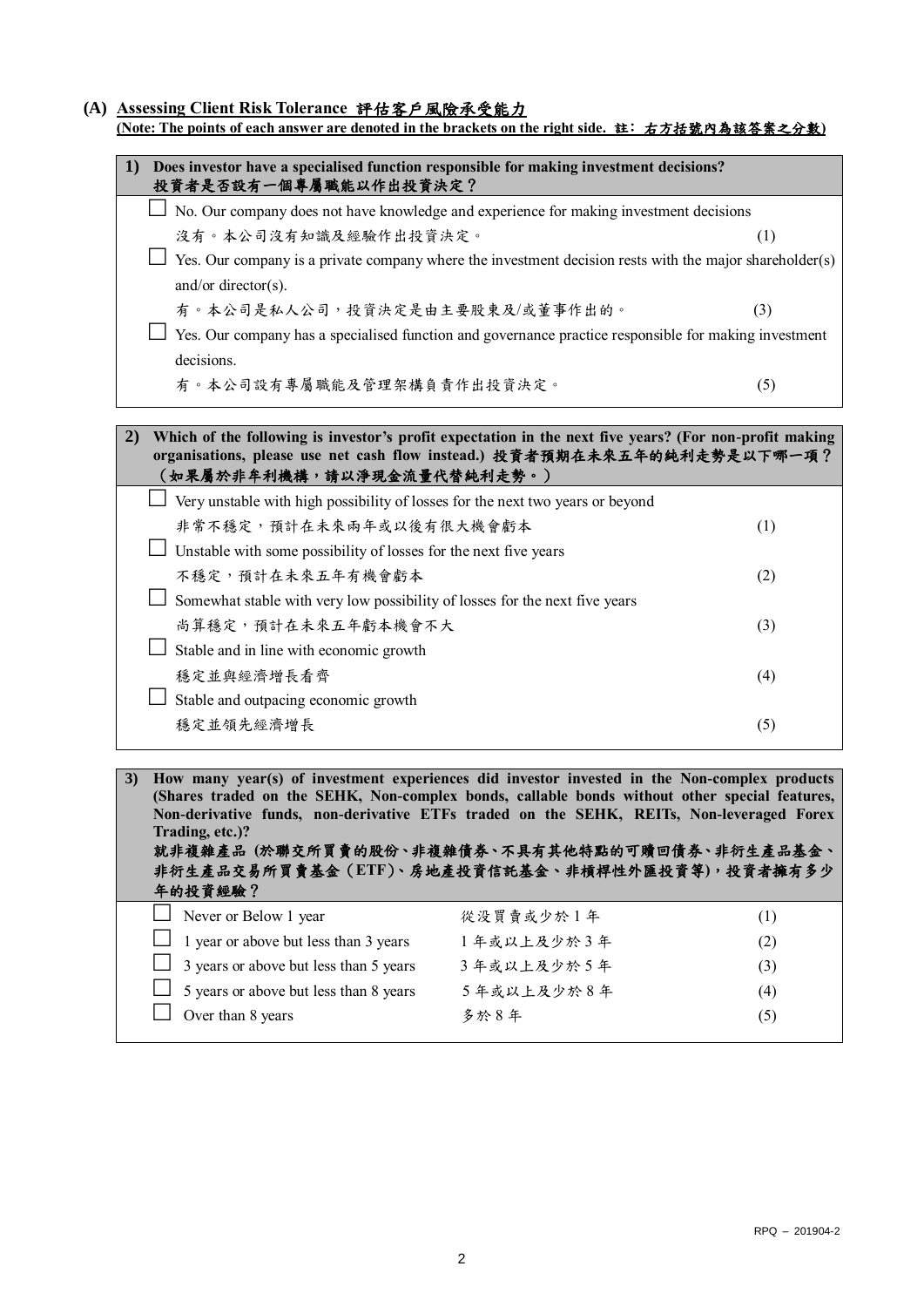| 4) |                                                                                                                                                                                                                                                                                                                                                     |                                                                                        | How many year(s) of investment experiences did investor invested in the complex products (Futures<br>contracts, DWs, CBBCs, listed share options, Synthetic ETFs and futures-based ETFs, L&I products,<br>Complex Bonds, Leveraged Forex Trading, Structured Investment Products, OTC Derivatives<br>Products, Equity-linked Products/Notes or Derivatives etc.?就複雜產品(期貨、衍生權證、牛熊證、上<br>市認股權、合成 ETF 及期貨 ETF、槓桿及反向產品、複雜債券、槓桿性外匯投資、結構性投資產品、<br>場外交易的衍生產品、股票掛鈎產品/票據或衍生工具等),投資者擁有多少年的投資經驗? |     |  |
|----|-----------------------------------------------------------------------------------------------------------------------------------------------------------------------------------------------------------------------------------------------------------------------------------------------------------------------------------------------------|----------------------------------------------------------------------------------------|---------------------------------------------------------------------------------------------------------------------------------------------------------------------------------------------------------------------------------------------------------------------------------------------------------------------------------------------------------------------------------------------------------------------------------------------------------------------------------------|-----|--|
|    |                                                                                                                                                                                                                                                                                                                                                     | Never or Below 1 year                                                                  | 從没買賣或少於1年                                                                                                                                                                                                                                                                                                                                                                                                                                                                             | (1) |  |
|    |                                                                                                                                                                                                                                                                                                                                                     | 1 year or above but less than 3 years                                                  | 1年或以上及少於3年                                                                                                                                                                                                                                                                                                                                                                                                                                                                            | (2) |  |
|    |                                                                                                                                                                                                                                                                                                                                                     | 3 years or above but less than 5 years                                                 | 3年或以上及少於5年                                                                                                                                                                                                                                                                                                                                                                                                                                                                            | (3) |  |
|    |                                                                                                                                                                                                                                                                                                                                                     | 5 years or above but less than 8 years                                                 | 5年或以上及少於8年                                                                                                                                                                                                                                                                                                                                                                                                                                                                            | (4) |  |
|    |                                                                                                                                                                                                                                                                                                                                                     | Over than 8 years                                                                      | 多於8年                                                                                                                                                                                                                                                                                                                                                                                                                                                                                  | (5) |  |
| 5) | In the past 3 years, which of the following investment products did investor invest (i.e. executed $> 5$<br>transactions per year)? (Note: Investor may select more than 1 option. The option that carries the<br>highest points in this question will be taken as investor's score) 在過去3年內, 投資者有否投資下列投<br>資產品(即每年進行多於5次交易)?(註:可選多於一項,並以最高分數作為此題得分) |                                                                                        |                                                                                                                                                                                                                                                                                                                                                                                                                                                                                       |     |  |
|    |                                                                                                                                                                                                                                                                                                                                                     | Deposits, Certificates of Deposit or Capital Protected Products 存款、存款證或保本產品            |                                                                                                                                                                                                                                                                                                                                                                                                                                                                                       | (1) |  |
|    |                                                                                                                                                                                                                                                                                                                                                     |                                                                                        | Non-complex bonds (including callable bonds without other special features), Bonds Funds or Money                                                                                                                                                                                                                                                                                                                                                                                     |     |  |
|    | Market Funds 非複雜債券 (包括不具有其他特點的可贖回債券)、債券基金或貨幣市場基金(2)                                                                                                                                                                                                                                                                                                 |                                                                                        |                                                                                                                                                                                                                                                                                                                                                                                                                                                                                       |     |  |
|    | Non-leveraged Forex Trading 非槓桿性外匯投資<br>(3)                                                                                                                                                                                                                                                                                                         |                                                                                        |                                                                                                                                                                                                                                                                                                                                                                                                                                                                                       |     |  |
|    | Recognized Exchange traded Stocks or Bonds Fund or Money Market Fund                                                                                                                                                                                                                                                                                |                                                                                        |                                                                                                                                                                                                                                                                                                                                                                                                                                                                                       |     |  |
|    | 認可交易所交易的股票、非債券基金或貨幣市場基金<br>(4)                                                                                                                                                                                                                                                                                                                      |                                                                                        |                                                                                                                                                                                                                                                                                                                                                                                                                                                                                       |     |  |
|    | Warrants, Options, Futures, Structured Investment Products, OTC Derivatives Products,                                                                                                                                                                                                                                                               |                                                                                        |                                                                                                                                                                                                                                                                                                                                                                                                                                                                                       |     |  |
|    | Equity-linked Products/Notes, Equity derivatives, Synthetic ETFs and futures-based ETFs, L&I                                                                                                                                                                                                                                                        |                                                                                        |                                                                                                                                                                                                                                                                                                                                                                                                                                                                                       |     |  |
|    | products, Complex bonds or Forex Trading (Margin/Leveraged) 認股權證、期權、期貨、結構性投                                                                                                                                                                                                                                                                         |                                                                                        |                                                                                                                                                                                                                                                                                                                                                                                                                                                                                       |     |  |
|    | 資產品、場外交易的衍生產品、股票掛鈎產品/票據、股票衍生工具、合成 ETF 及期貨 ETF、                                                                                                                                                                                                                                                                                                      |                                                                                        |                                                                                                                                                                                                                                                                                                                                                                                                                                                                                       |     |  |
|    |                                                                                                                                                                                                                                                                                                                                                     | 槓桿及反向產品、複雜債券或外匯投資(孖展/槓桿)                                                               |                                                                                                                                                                                                                                                                                                                                                                                                                                                                                       | (5) |  |
| 6) | What is the knowledge of the person in charge of investment decision of financial markets and<br>investments? 貴公司負責作出投資決定的人士對金融市場和投資的認識多少?                                                                                                                                                                                                          |                                                                                        |                                                                                                                                                                                                                                                                                                                                                                                                                                                                                       |     |  |
|    |                                                                                                                                                                                                                                                                                                                                                     | Have no knowledge of financial markets at all and have interest in understanding them. |                                                                                                                                                                                                                                                                                                                                                                                                                                                                                       |     |  |
|    |                                                                                                                                                                                                                                                                                                                                                     | 對金融市場沒有知識,但有興趣深入瞭解                                                                     |                                                                                                                                                                                                                                                                                                                                                                                                                                                                                       | (1) |  |
|    |                                                                                                                                                                                                                                                                                                                                                     |                                                                                        | Have only some basic knowledge of financial markets and have interest in understanding them.                                                                                                                                                                                                                                                                                                                                                                                          |     |  |
|    |                                                                                                                                                                                                                                                                                                                                                     | 對金融市場只有初步認識,有興趣深入瞭解                                                                    |                                                                                                                                                                                                                                                                                                                                                                                                                                                                                       | (2) |  |
|    |                                                                                                                                                                                                                                                                                                                                                     |                                                                                        | Have only some basic knowledge of financial markets such as differences between stocks and                                                                                                                                                                                                                                                                                                                                                                                            |     |  |
|    |                                                                                                                                                                                                                                                                                                                                                     | bonds. 對金融市場只有一些基本知識, 例如股票和債券的分別                                                       |                                                                                                                                                                                                                                                                                                                                                                                                                                                                                       | (3) |  |
|    |                                                                                                                                                                                                                                                                                                                                                     |                                                                                        | Have above basic knowledge and understand the importance of diversification and practice it.                                                                                                                                                                                                                                                                                                                                                                                          |     |  |
|    |                                                                                                                                                                                                                                                                                                                                                     |                                                                                        | (Different types of investments to spread the risks.) 達基本知識以上的水平, 明白分散投資的重                                                                                                                                                                                                                                                                                                                                                                                                            |     |  |
|    |                                                                                                                                                                                                                                                                                                                                                     | 要性,並作出分散投資 (即把資金配置到不同類別投資上,以分散風險)                                                      |                                                                                                                                                                                                                                                                                                                                                                                                                                                                                       | (4) |  |
|    |                                                                                                                                                                                                                                                                                                                                                     |                                                                                        | Know how to read a company's financial reports and understand the various factors that may affect                                                                                                                                                                                                                                                                                                                                                                                     |     |  |
|    |                                                                                                                                                                                                                                                                                                                                                     |                                                                                        | the risk and performance of these financial products. 懂得閱讀一家公司的財務報表, 並明白影響                                                                                                                                                                                                                                                                                                                                                                                                            |     |  |
|    |                                                                                                                                                                                                                                                                                                                                                     | 這些金融產品之風險和表現的各項因素                                                                      |                                                                                                                                                                                                                                                                                                                                                                                                                                                                                       | (5) |  |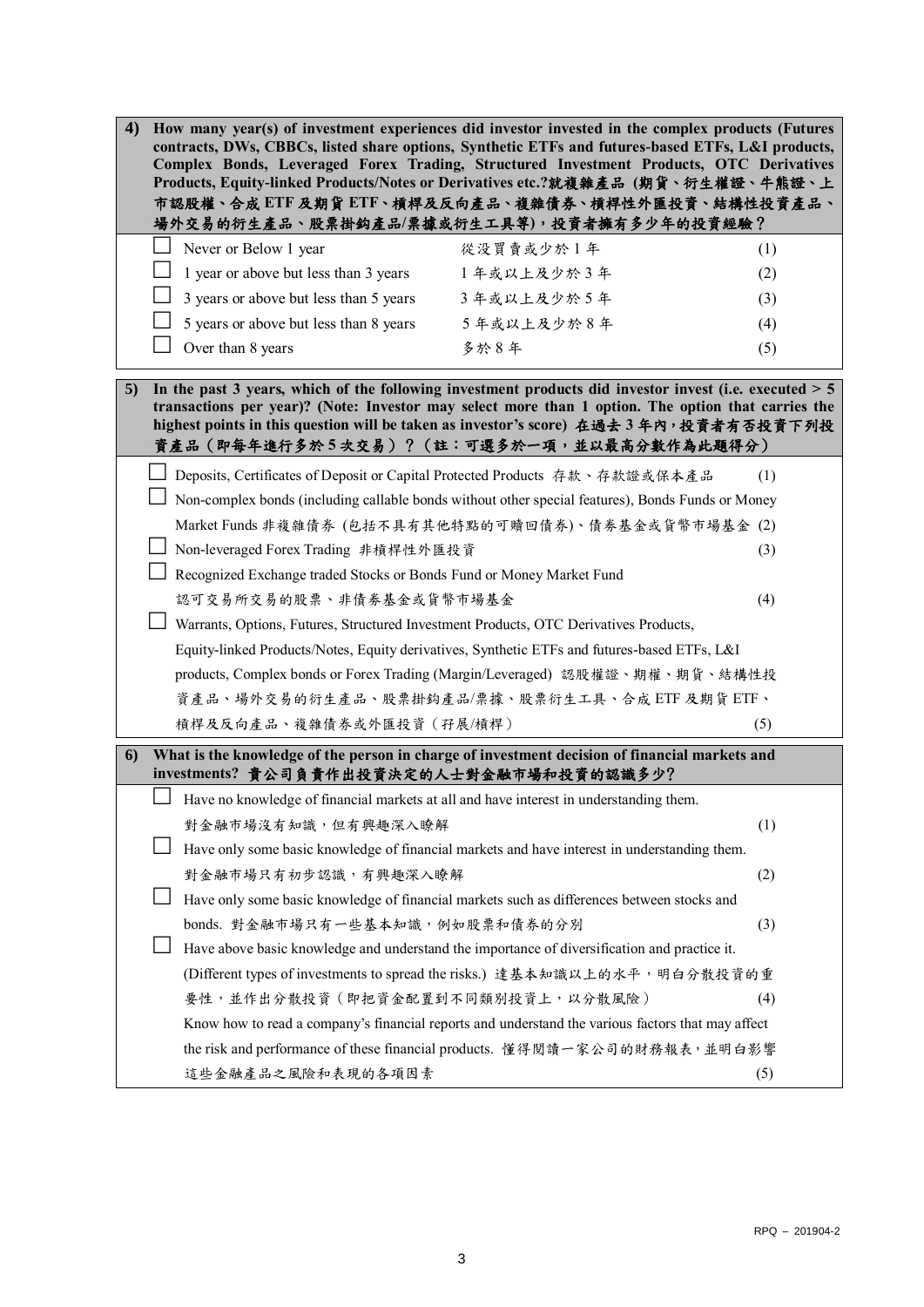| 7)                                                                                                                           | What is the Current Net Asset Value of the investor? (Net Asset Value = Asset – Liability)<br>投資者現時的資產淨值是多少? (資產淨值 = 資產 - 負債)                                         |                                                                                  |     |  |
|------------------------------------------------------------------------------------------------------------------------------|-----------------------------------------------------------------------------------------------------------------------------------------------------------------------|----------------------------------------------------------------------------------|-----|--|
|                                                                                                                              | Less than HKD 500,000                                                                                                                                                 | 少於港幣 500,000 元                                                                   | (1) |  |
|                                                                                                                              | HKD 500,001 to 1,000,000                                                                                                                                              | 港幣 500,001 至 1,000,000 元                                                         | (2) |  |
|                                                                                                                              | HKD 1,000,001 to 3,000,000                                                                                                                                            | 港幣 1,000,001 至 3,000,000 元                                                       | (3) |  |
|                                                                                                                              | HKD 3,000,001 to 8,000,000                                                                                                                                            | 港幣 3,000,001 至 8,000,000 元                                                       | (4) |  |
|                                                                                                                              | More than HKD 8,000,000                                                                                                                                               | 多於港幣 8,000,000 元                                                                 | (5) |  |
| 8)                                                                                                                           | What is the amount of net liquid assets that investor will set aside for investing in investment product<br>during its investment period? 投資者預留多少淨流動資產用在投資?           |                                                                                  |     |  |
|                                                                                                                              | Less than 10%                                                                                                                                                         | 少於 10%                                                                           | (1) |  |
|                                                                                                                              | 10% or above and less than 20%                                                                                                                                        | 10%或以上及少於20%                                                                     | (2) |  |
|                                                                                                                              | 20% or above and less than 30%                                                                                                                                        | 20%或以上及少於30%                                                                     | (3) |  |
|                                                                                                                              | 30% or above and less than 50%                                                                                                                                        | 30%或以上及少於50%                                                                     | (4) |  |
|                                                                                                                              | Over than 50%                                                                                                                                                         | 50%或以上                                                                           | (5) |  |
| 9)                                                                                                                           | What is current objective for investment of investor? 投資者現時的投資目標是什麼?                                                                                                  |                                                                                  |     |  |
|                                                                                                                              |                                                                                                                                                                       | Capital preservation with a return similar to bank Deposit Rate 保本及賺取相約銀行存款的     |     |  |
|                                                                                                                              | 回報                                                                                                                                                                    |                                                                                  | (1) |  |
|                                                                                                                              | Earn a return which is slightly above bank deposit 賺取略高於銀行存款的回報                                                                                                       |                                                                                  | (2) |  |
|                                                                                                                              |                                                                                                                                                                       | Stable, balanced income and capital growth 穩定、平衡收入與資本增長<br>(3)                   |     |  |
|                                                                                                                              | Gradual long-term capital growth 資本長期地逐漸增長<br>(4)                                                                                                                     |                                                                                  |     |  |
|                                                                                                                              | Maximize capital growth as soon as possible 以最短時間, 爭取最高回報                                                                                                             |                                                                                  | (5) |  |
| 10) 10)                                                                                                                      | 11) 購買投資產品時,投資者認為持有多久才合適?                                                                                                                                             | When investing in investment products, how long will your investment horizon be? |     |  |
|                                                                                                                              | Below 1 year                                                                                                                                                          | 少於1年                                                                             | (1) |  |
|                                                                                                                              | 1 years or above but less than 3 years                                                                                                                                | 1年或以上及少於3年                                                                       | (2) |  |
|                                                                                                                              | 3 years or above but less than 5 years                                                                                                                                | 3年或以上及少於5年                                                                       | (3) |  |
|                                                                                                                              | 5 year or above but less than 8 years                                                                                                                                 | 5年或以上及少於8年                                                                       | (4) |  |
|                                                                                                                              | Over than 8 years                                                                                                                                                     | 多於8年                                                                             | (5) |  |
|                                                                                                                              | 12) What level of annualized price fluctuation would investor generally be comfortable with?<br>投資者可以接受年度價格波幅是多少?                                                     |                                                                                  |     |  |
|                                                                                                                              | Between $-5\%$ and $+5\%$                                                                                                                                             | 介乎-5%至+5%之間的波幅                                                                   | (1) |  |
|                                                                                                                              | Between $-10\%$ and $+10\%$                                                                                                                                           | 介乎-10%至+10%之間的波幅                                                                 | (2) |  |
|                                                                                                                              | Between $-15$ and $+15\%$                                                                                                                                             | 介乎-15%至+15%之間的波幅                                                                 | (3) |  |
|                                                                                                                              | Between -20 and +20%                                                                                                                                                  | 介乎-20%至+20%之間的波幅                                                                 | (4) |  |
|                                                                                                                              | More than 20%                                                                                                                                                         | 多於20%的波幅                                                                         | (5) |  |
| 13) Which of the following statement could best describe investor's attitude towards investment risk?<br>以下那一句最能反映投資者對風險的態度? |                                                                                                                                                                       |                                                                                  |     |  |
| I am not willing to take risk and do not accept investment depreciation.                                                     |                                                                                                                                                                       |                                                                                  |     |  |
|                                                                                                                              | 我很不願意承擔風險,而且不接受投資貶值。<br>(1)                                                                                                                                           |                                                                                  |     |  |
|                                                                                                                              | I want capital protection but I am willing to take low risk in order to obtain a return slightly better than<br>bank deposits. 我希望保本, 但願意接受低度風險從而實現稍高於銀行存款的回報。<br>(2) |                                                                                  |     |  |
|                                                                                                                              | I am willing to accept medium risk in order to obtain a return greater than inflation<br>我願意承擔中度風險,以便實現高於通貨膨脹的回報。<br>(3)                                              |                                                                                  |     |  |
|                                                                                                                              | I am willing to take higher risk in order to obtain a higher return.<br>我願意承擔較高風險,以便實現較高的潛在回報。                                                                        |                                                                                  | (4) |  |
|                                                                                                                              | I am willing to take the highest risk in order to maximize the return.                                                                                                |                                                                                  |     |  |
|                                                                                                                              | 我願意承擔最大風險,以便將回報提至最高。                                                                                                                                                  |                                                                                  | (5) |  |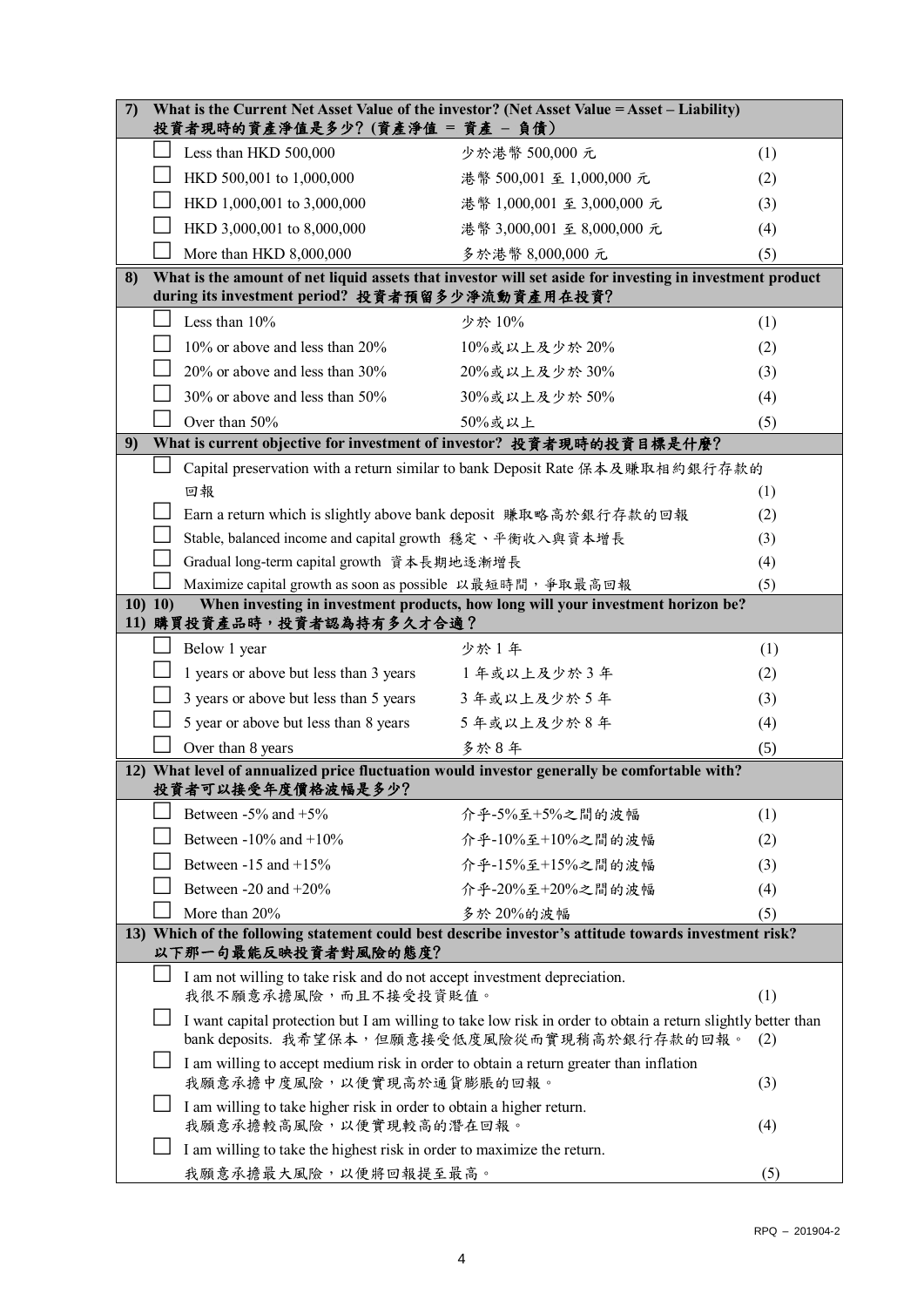## **(B) Client Risk Tolerance Level Analysis** 客戶風險承受程度分析

Based on the assessment of Risk Tolerance Level, which is calculated based on the points investor's scored for each answer in Part (A), we recommend a corresponding investment strategy stated in the table below. 根據投資者的風險承受能力水平,我們建議投資者採用下表所述的相應投資策略,其中風險承受能力水平 是根據投資者在(A)部分每項回答得分計算得出。

| <b>Client Risk Tolerance Level</b><br>客户風險承受程度 | <b>Total Score</b><br>總得分 | <b>Client Risk Profile</b><br>客戶風險類型 |
|------------------------------------------------|---------------------------|--------------------------------------|
| Low $#$                                        | < 24                      | Conservative 保守型                     |
| Medium $\psi$                                  | 24 to 45                  | Moderate 平穩型                         |
| High 高                                         | > 45                      | Aggressive 進取型                       |

### **Conservative** 保守型

As a conservative investor, investor is looking to preserve the value of investor's investment against the erosion of inflation and are therefore prepared to consider a combination of low risk alternatives to deposits to help generate a steady return over the long-term. Investor understands that there may be periods when the value of investor's investment could fall, but these are expected to be of limited impact because of the diversified investment strategy adopted. 作為保守型的投資者,投資者會選擇保障投資者的投資價值,以對抗通脹的蠶 食,因此願意考慮存款以外的低風險投資選擇,以取得長期穩定的回報。投資者明白投資價值在某些時間 內可能會下跌,但因採取分散的投資策略,跌幅只會產生有限度的影響。

#### **Moderate** 平穩型

As a moderate investor, investor is looking to grow the value of investor over a longer term and generate an absolute return ahead of inflation. Investor is prepared to invest across a diversified portfolio of assets to achieve this goal and understand that there may be periods when the value of investor's capital can fall. 作為平穩型的投 資者,投資者會以投資價值長期增長並產生超過通脹的絕對回報為目標。投資者願意投資於多元化的資產 組合以達到此目標,並且明白投資者的資本價值在某些時間內可能會下跌。

#### **Aggressive** 進取型

As an aggressive investor, investor is looking to maximise the value of investor's investment over the longer term by selecting a concentrated/speculative portfolio and are comfortable with a higher risk and reward strategy this approach involves. Investor understands that investor's investment may likely record strong gains as well as significant falls in future. 作為進取型的投資者,以達致投資價值長期有最高增長為目標,投資者可能會選 取一個十分集中/甚至含投機性資產的組合,並且願意承受此策略所帶來的較高風險及回報。投資者明白 投資價值將來在某些時間內會錄得強勁的收益,亦會錄得大幅下跌的虧損。

Based on the answers investor have selected, investor's score is and investor's risk tolerance level (the risk profile accordingly) is **Low (Conservative) /Medium (Moderate) / High (Aggressive)#**

根據投資者所提供的答案,投資者的分數為 而投資者的客戶風險承受程度(相應的風險 取向)為低 **(**保守型**) /** 中 **(**平穩型**) /** 高 **(**進取型**) #**。

| If investor disagree with the above assessment, please indicate investor's tolerance level that investor believe is<br>more accurate (tick the appropriate box below) and specify the reason(s):<br>如果投資者不同意以上結果, 請指出貴投資者認為更準確的可承受風險程度 (於適當的方格填上「√」)<br>並詳述原因: |                 |                                      |          |  |
|----------------------------------------------------------------------------------------------------------------------------------------------------------------------------------------------------------------------------------------------------------------|-----------------|--------------------------------------|----------|--|
|                                                                                                                                                                                                                                                                | $\Box$ Low $\&$ | $\Box$ Medium $\,\,\mathtt{\dot{P}}$ | □ High 高 |  |
| Reason(s) 原因:                                                                                                                                                                                                                                                  |                 |                                      |          |  |
|                                                                                                                                                                                                                                                                |                 |                                      |          |  |
|                                                                                                                                                                                                                                                                |                 |                                      |          |  |

*# Please delete where appropriate* 請刪去不適用選項